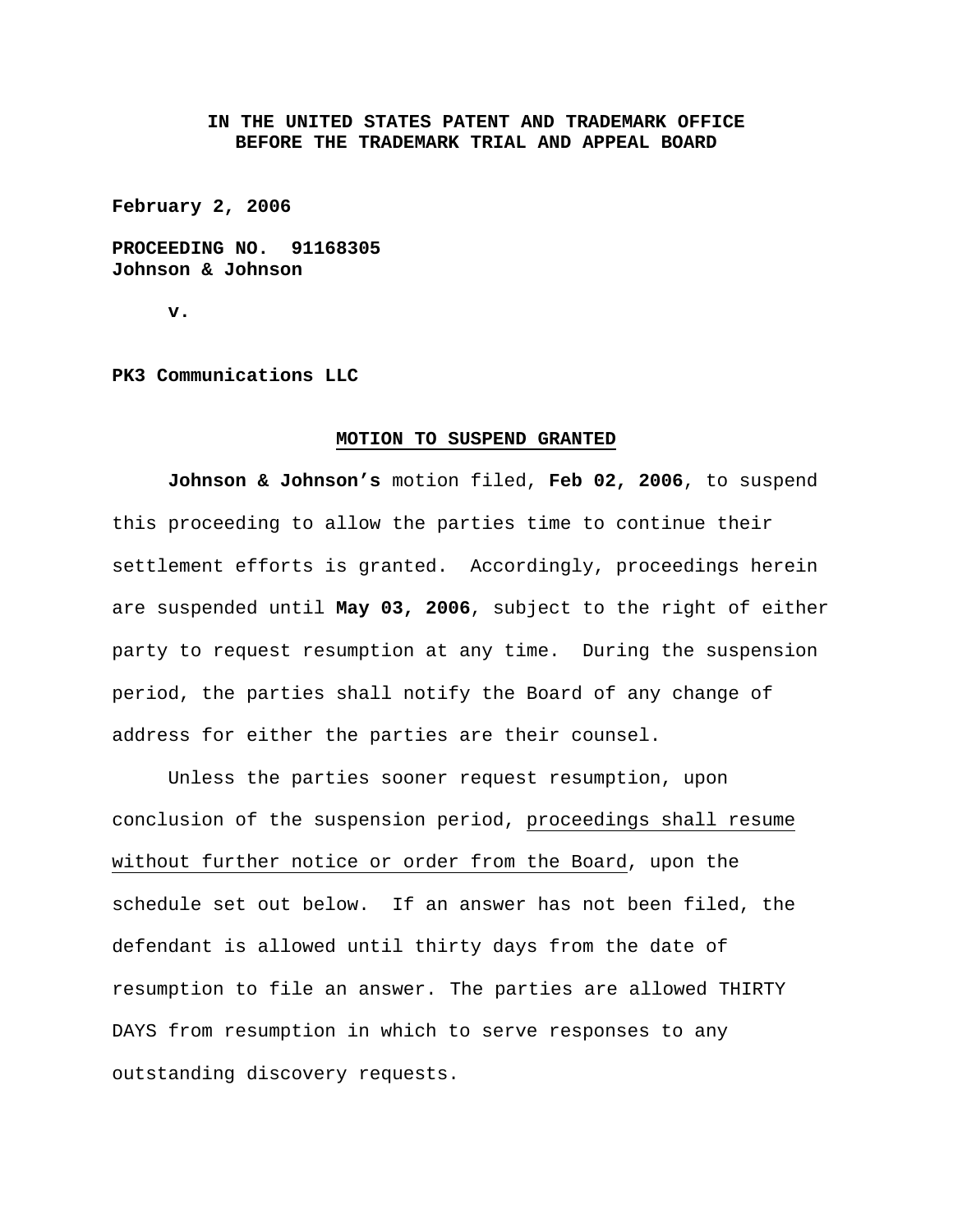## Proceedings Resume: May 04, 2006 DISCOVERY PERIOD TO CLOSE: 0ct 14, 2006 Thirty-day testimony period for party in position of plaintiff to close: **Jan 12, 2007**

Thirty-day testimony period for party in position of defendant to close: **Mar 13, 2007**

Fifteen-day rebuttal testimony period to close: **Apr 27, 2007**

 In each instance, a copy of the transcript of testimony together with copies of documentary exhibits, must be served on the adverse party within thirty days after completion of the taking of testimony. Trademark Rule 2.l25. Briefs shall be filed in accordance with Trademark Rule 2.128(a) and (b). An oral hearing will be set only upon request filed as provided by Trademark Rule 2.l29.